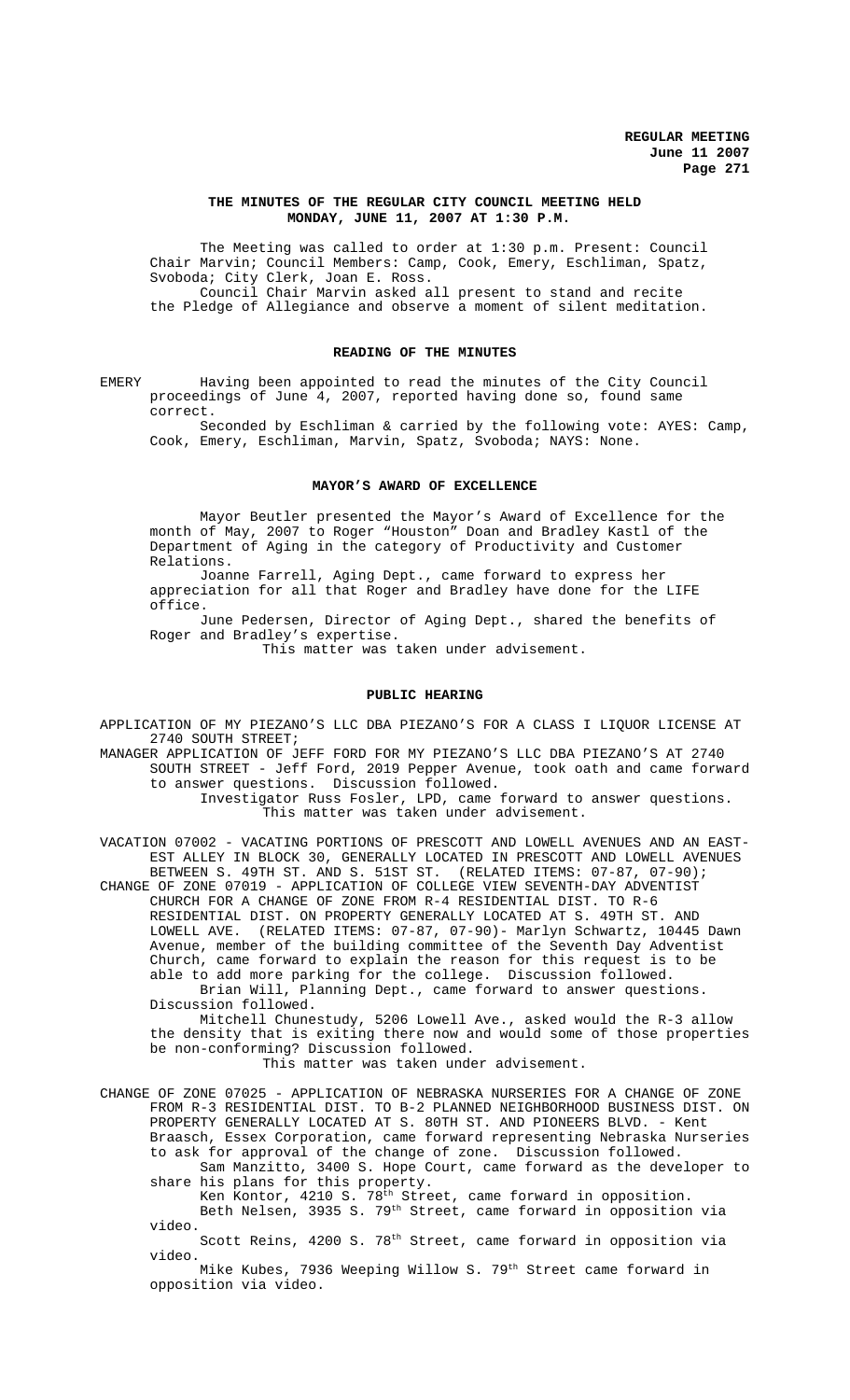Judy Seward, 3943 S. 79<sup>th</sup> Street, came forward in opposition via video. James Rinehart, 4110 S. 78<sup>th</sup> St., came forward in opposition via video. Gina Dorwart, 4040 S. 78<sup>th</sup> Street, came forward in opposition via video. Lisa Culbertson, 7811 Lowell Ct., came forward in opposition via video. James S. Nyffeler, 7821 Lowell Court, came forward in opposition via video. Charles Griffin, 7900 Lowell Ct., came forward in opposition via video. Angela Christ-Zeinunski, 7758 Lowell Ave., came forward in opposition via video. William Booker, 4100 S. 78<sup>th</sup> St., came forward in opposition via video. Frederick Link, 3935 S. 79<sup>th</sup> St., came forward in opposition via video. Discussion followed. Brian Will, Planning Dept., came forward to answer questions. Discussion continued. Marvin Krout, Director of Planning Dept., came forward to answer questions. Discussion followed. Mr. Braasch came forward for Rebuttal. Discussion followed. This matter was taken under advisement. COMP. PLAN CONFORMANCE 07011 - DECLARING APPROXIMATELY 2,490 SQ. FT. AS SURPLUS PROPERTY GENERALLY LOCATED AT N. 42ND ST. AND CORNHUSKER HWY. Richard Esquivel, 733 W. Cumings St, asked Mr. Will to be more specific about the area in question. Mr. Will came forward to show the area on a map. This matter was taken under advisement.

APPROVING A CHANGE IN OWNERSHIP OF LINCOLN'S BIG RED KENO TO EHPV LOTTERY SERVICES LLC - Don Herz, Director of Finance, stated a letter was received requesting approval of a corporate change as well as a contract renewal. Bill Harvey came forward as attorney representing Big Red Keno at 955 O Street for a corporate change, but no operating change.

This matter was taken under advisement.

AMENDING THE LINCOLN-LANCASTER COUNTY AIR POLLUTION CONTROL REGULATIONS AND STANDARDS TO UPDATE THE REGULATIONS IN CONFORMANCE WITH UNITED STATES ENVIRONMENTAL PROTECTION AGENCY AND THE NEBRASKA DEPARTMENT OF ENVIRONMENTAL QUALITY Scott Holmes, Environmental Manager, Health Dept., came forward to give an overview of the air pollution control regulations and standards.

Rick Thorson, Environmental Health Supervisor for Health Dept., explained the minor changes of the regulations. Discussion followed. Danny Walker, 427 "E" Street, came forward to ask questions. Discussion followed.

This matter was taken under advisement.

APPROVING A CHANGE TO THE MANAGEMENT AGREEMENT BETWEEN THE CITY AND SMG FOR MANAGEMENT, MARKETING, ENTERTAINMENT, ADMINISTRATION, AND PROCUREMENT SERVICES FOR PERSHING MUNICIPAL AUDITORIUM TO PROVIDE FOR A CHANGE IN OWNERSHIP OF SMG - Don Herz, Finance Director, came forward to report the SMG, management of Pershing, has been sold to American Capitol. Tom Lorenz, Executive Director of Pershing Center, stated the management team that is in place in Philadelphia will continue to stay in place.

Joe Romano, Senior Vice President of SMG, stated SMG interest has been sold to American Capitol which will open SMG up to opportunities that they previously were unable to explore as a result of restrictions of the two previous owners. The corporate management team and corporate support structure will be retained. Discussion followed. This matter was taken under advisement.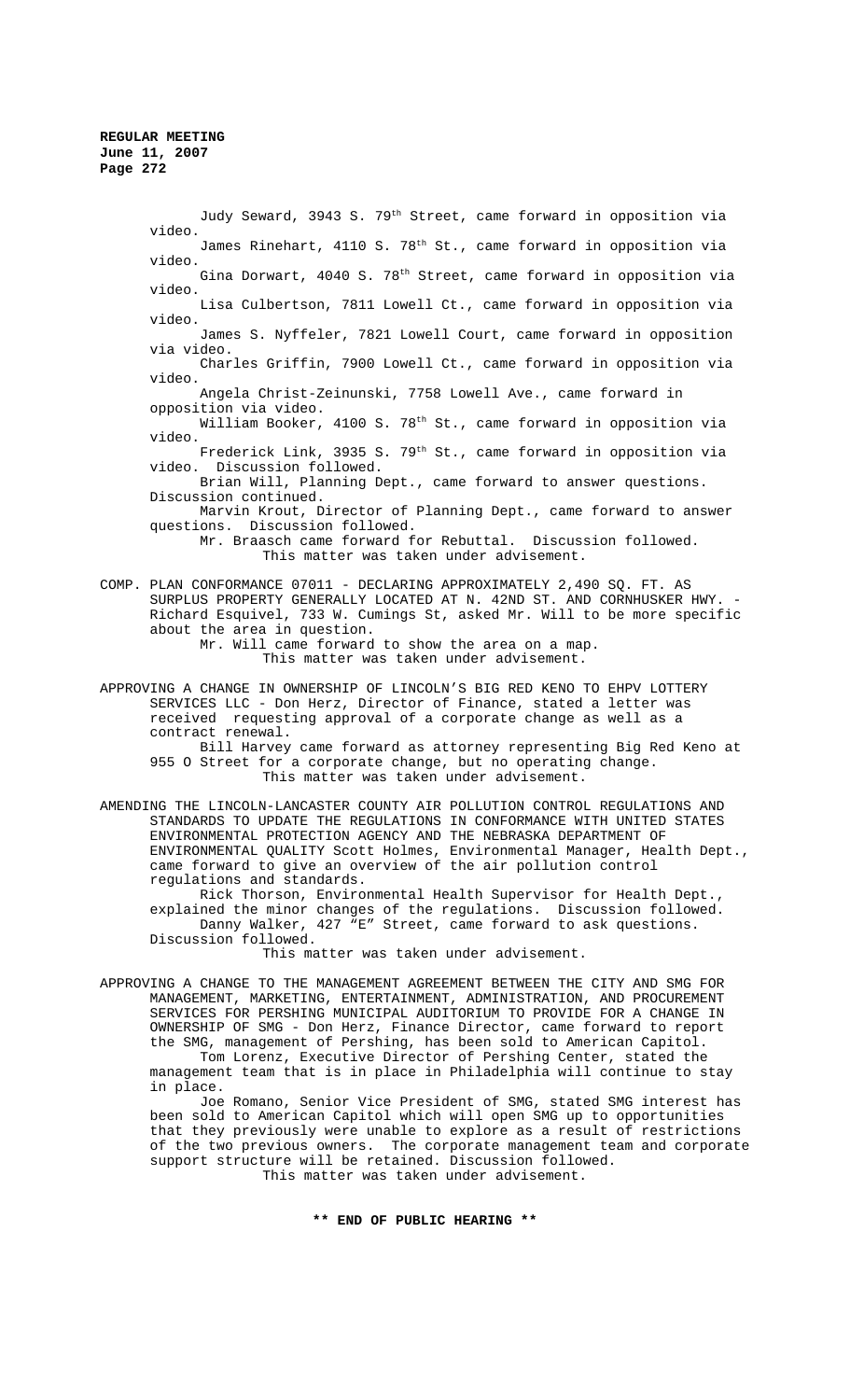# **COUNCIL ACTION**

### **LIQUOR RESOLUTIONS**

APPLICATION OF MY PIEZANO'S LLC DBA PIEZANO'S FOR A CLASS I LIQUOR LICENSE AT 2740 SOUTH STREET - CLERK read the following resolution, introduced by Jon Camp, who moved its adoption for approval:<br>A-84393 BE IT RESOLVED by the City Council of the

BE IT RESOLVED by the City Council of the City of Lincoln,

Nebraska:

That after hearing duly had as required by law, consideration of the facts of this application, the Nebraska Liquor Control Act, and the pertinent City ordinances, the City Council recommends that the application of My Piezano's LLC dba Piezano's for a Class "I" liquor license at 2740 South Street, Lincoln, Nebraska, for the license period ending April 30, 2008, be approved with the condition that the premise<br>complies in every respect with all city and state regulations. The City complies in every respect with all city and state regulations. The City Clerk is directed to transmit a copy of this resolution to the Nebraska Liquor Control Commission.

Introduced by Jon Camp Seconded by Spatz & carried by the following vote: AYES: Camp, Cook, Emery, Eschliman, Marvin, Spatz, Svoboda; NAYS: None.

MANAGER APPLICATION OF JEFF FORD FOR MY PIEZANO'S LLC DBA PIEZANO'S AT 2740 SOUTH STREET - CLERK read the following resolution, introduced by Jon Camp, who moved its adoption for approval:<br> $A-84394$  WHEREAS, My Piezano's LLC dba Piezano

WHEREAS, My Piezano's LLC dba Piezano's located at 2740 South Street, Lincoln, Nebraska has been approved for a Retail Class "I" liquor license, and now requests that Jeff Ford be named manager;

WHEREAS, Jeff Ford appears to be a fit and proper person to manage said business.

NOW, THEREFORE, BE IT RESOLVED by the City Council of the City of Lincoln, Nebraska:

That after hearing duly had as required by law, consideration of the facts of this application, the Nebraska Liquor Control Act, and the pertinent City ordinances, the City Council recommends that Jeff Ford be approved as manager of this business for said licensee. The City Clerk is directed to transmit a copy of this resolution to the Nebraska Liquor Control Commission.

Introduced by Jon Camp Seconded by Emery & carried by the following vote: AYES: Camp, Cook, Emery, Eschliman, Marvin, Spatz, Svoboda; NAYS: None.

# **ORDINANCES - 2ND READING & RELATED RESOLUTIONS (as required)**

- VACATION 07002 VACATING PORTIONS OF PRESCOTT AND LOWELL AVENUES AND AN EAST-WEST ALLEY IN BLOCK 30, GENERALLY LOCATED IN PRESCOTT AND LOWELL AVENUES BETWEEN S. 49TH ST. AND S. 51ST ST. (RELATED ITEMS: 07-87, 07-90) - CLERK read an ordinance, introduced by Doug Emery, vacating portions of Prescott Avenue and Lowell Avenue between South 49th Street and South  $51<sup>st</sup>$  Street, and an east-west alley in Block 30, and retaining title thereto in the City of Lincoln, Lancaster County, Nebraska, the second time.
- CHANGE OF ZONE 07019 APPLICATION OF COLLEGE VIEW SEVENTH-DAY ADVENTIST CHURCH FOR A CHANGE OF ZONE FROM R-4 RESIDENTIAL DIST. TO R-6 RESIDENTIAL DIST. ON PROPERTY GENERALLY LOCATED AT S. 49TH ST. AND LOWELL AVE. (RELATED ITEMS: 07-87, 07-90) - CLERK read an ordinance, introduced by Doug Emery, amending the Lincoln Zoning District maps attached to and made a part of Title 27 of the Lincoln Municipal Code, as provided by Section 27.05.020 of the Lincoln Municipal Code, by changing the boundaries of the districts established and shown thereon, the second time.
- VACATION 07005 VACATING THE RIGHT-OF-WAY FOR N. 61ST ST. NORTH OF AYLESWORTH AVE. AT BROWNELL ELEMENTARY SCHOOL - CLERK read an ordinance, introduced by Doug Emery, vacating the right of way for North 61<sup>st</sup> Street north of Aylesworth Avenue at Brownell Elementary School, and retaining title thereto in the City of Lincoln, Lancaster County, Nebraska, the second time.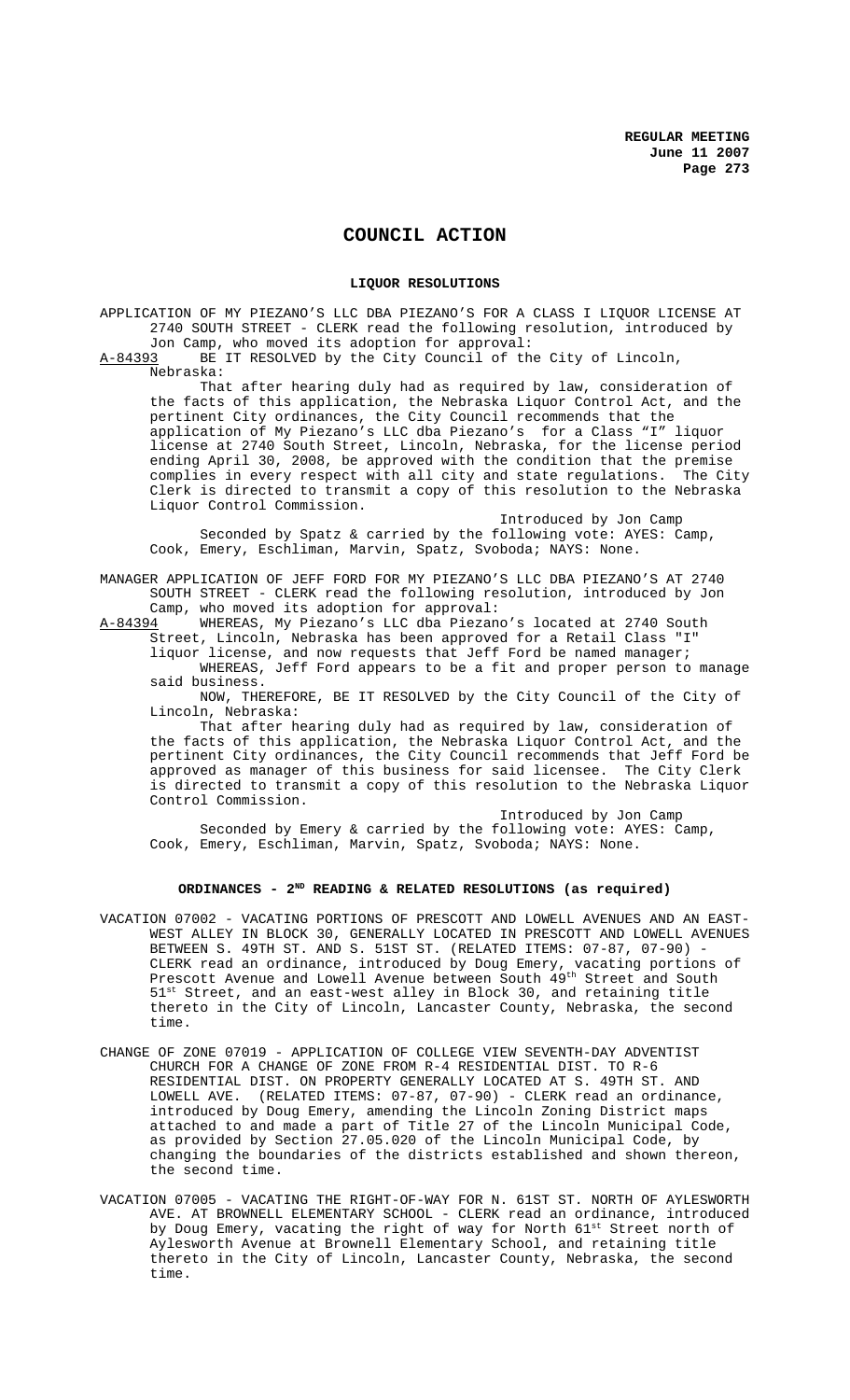- VACATION 06009 VACATING THE NORTH-SOUTH ALLEY BETWEEN N. 65TH ST. AND COTNER BLVD. FROM GARLAND ST. TO COLBY ST. - CLERK read an ordinance, introduced by Doug Emery, vacating the north-south alley between North 65th Street and Cotner Boulevard from Garland Street to Colby Street and retaining title thereto in the City of Lincoln, Lancaster County, Nebraska, the second time.
- CHANGE OF ZONE 07025 APPLICATION OF NEBRASKA NURSERIES FOR A CHANGE OF ZONE FROM R-3 RESIDENTIAL DIST. TO B-2 PLANNED NEIGHBORHOOD BUSINESS DIST. ON PROPERTY GENERALLY LOCATED AT S. 80TH ST. AND PIONEERS BLVD. - CLERK read an ordinance, introduced by Doug Emery, amending the Lincoln Zoning District maps attached to and made a part of Title 27 of the Lincoln Municipal Code, as provided by Section 27.05.020 of the Lincoln Municipal Code, by changing the boundaries of the districts established and shown thereon, the second time.
- CHANGE OF ZONE 07026 APPLICATION OF HWS CONSULTING GROUP FOR A CHANGE OF ZONE FROM AG AGRICULTURAL DIST. TO R-3 RESIDENTIAL DIST. ON PROPERTY GENERALLY LOCATED AT N.W. 48TH ST. AND W. CUMING ST. - CLERK read an ordinance, introduced by Doug Emery, amending the Lincoln Zoning District maps attached to and made a part of Title 27 of the Lincoln Municipal Code, as provided by Section 27.05.020 of the Lincoln Municipal Code, by changing the boundaries of the districts established and shown thereon, the second time.
- COMP. PLAN CONFORMANCE 07011 DECLARING APPROXIMATELY 2,490 SQ. FT. AS SURPLUS PROPERTY GENERALLY LOCATED AT N. 42ND ST. AND CORNHUSKER HWY. - CLERK read an ordinance, introduced by Doug Emery, declaring the Cityowned property generally located at North  $42^{\mathrm{nd}}$  Street and Cornhusker Highway as surplus and authorizing the sale thereof, the second time.
- APPROVING AN AGREEMENT BETWEEN THE CITY AND TRINITY BAPTIST CHURCH FOR THE LEASE OF SPACE BY THE LINCOLN AREA AGENCY ON AGING FOR ITS ACTIVAGE CENTER PROGRAM AT 3801 LASALLE ST., FOR A PERIOD OF JUNE 1, 2007 THROUGH AUGUST 31, 2007 - CLERK read an ordinance, introduced by Doug Emery, accepting and approving a lease agreement between the City of Lincoln and Trinity Baptist Church for the lease of office space by the Lincoln Area Agency on Aging for its Activage Center Program at 3801 Lasalle Street, Lincoln, Ne for a term beginning June 1, 2007 through August 31, 2007, the second time.

#### **RESOLUTIONS**

APPROVING A CHANGE IN OWNERSHIP OF LINCOLN'S BIG RED KENO TO EHPV LOTTERY SERVICES LLC - CLERK read the following resolution, introduced by Doug Emery, who moved its adoption:<br>A-84395 WHEREAS, the City Counci

WHEREAS, the City Council previously entered into a contract with Lincoln's Big Red Keno Ltd., a Nebraska limited partnership, for the operation of a keno type lottery on behalf of the City of Lincoln and the County of Lancaster; and

WHEREAS, Lincoln's Big Red Keno Ltd. has filed a request with the Finance Director to approve the assignment of the Lottery Operator Agreement to EHPV Lottery Services, LLC, a Nebraska limited liability company, which has been reorganized to include a minority share of ownership in executive management; and

WHEREAS, pursuant to Section 6 of the above-referenced contract, any transfer of any equity interest or partnership interest in the keno operator is subject to approval of the City Council.

NOW, THEREFORE, BE IT RESOLVED by the City Council of the City of Lincoln, Nebraska:

That the transfer of Lincoln's Big Red Keno Ltd. to EHPV Lottery Services LLC, is hereby approved, subject to the terms and conditions of the attached Assignment and Assumption Agreement and further subject to approval by the by the State of Nebraska, Department of Revenue, and the Mayor is hereby authorized to enter into said Agreement on behalf of the City.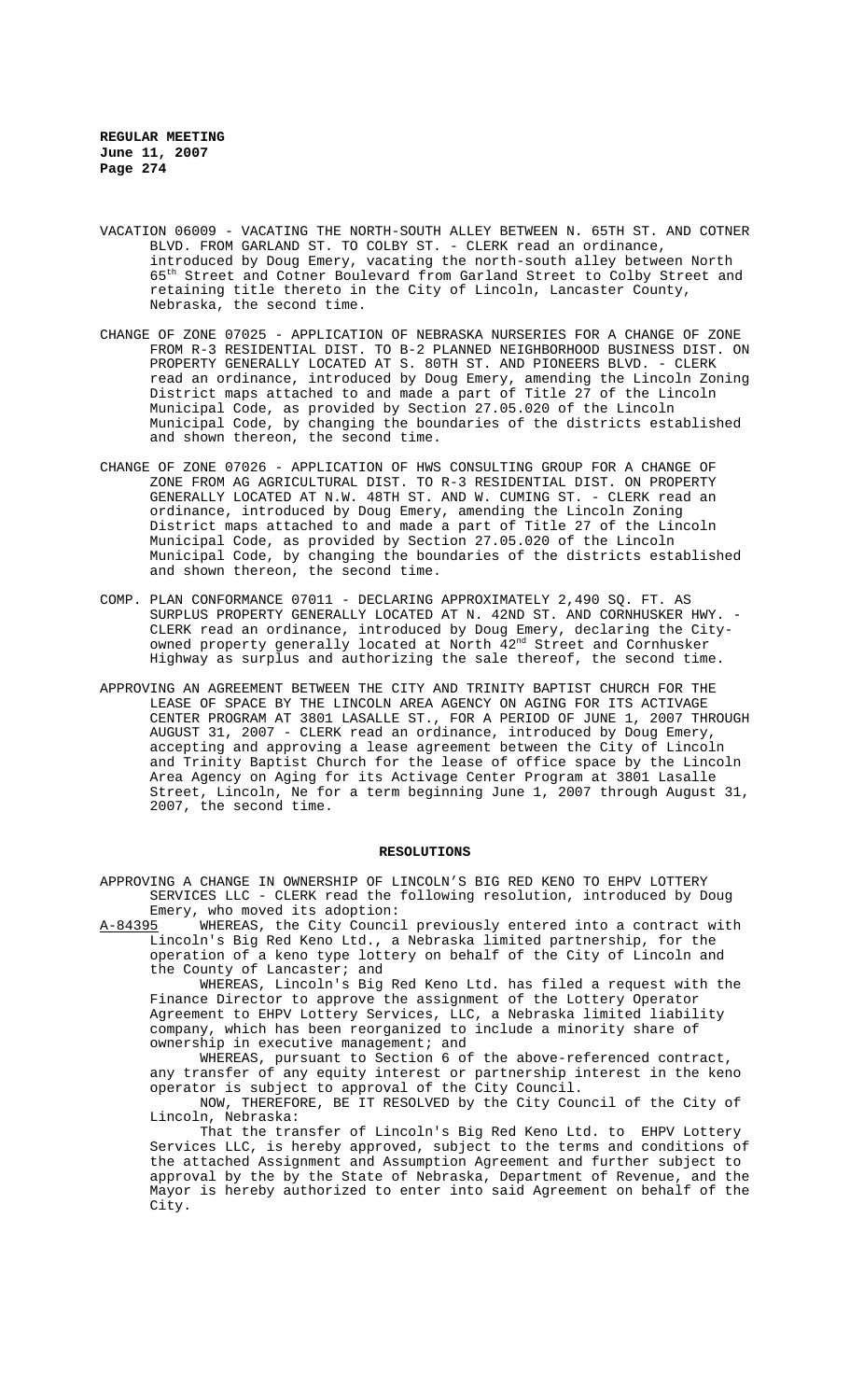The City Clerk is directed to transmit copies of this resolution to EHPV Lottery Services LLC, c/o William F. Harvey, 11248 John Galt Blvd., Omaha, NE 68137; to the Finance Director; and to Steve Schatz, Charitable Gaming Division, Nebraska Department of Revenue, P.O. Box 94818, Lincoln, NE 68509-4818.

Introduced by Doug Emery Seconded by Svoboda & carried by the following vote: AYES: Camp, Cook, Emery, Eschliman, Marvin, Spatz, Svoboda; NAYS: None.

AMENDING THE LINCOLN-LANCASTER COUNTY AIR POLLUTION CONTROL REGULATIONS AND STANDARDS TO UPDATE THE REGULATIONS IN CONFORMANCE WITH UNITED STATES ENVIRONMENTAL PROTECTION AGENCY AND THE NEBRASKA DEPARTMENT OF ENVIRONMENTAL QUALITY - CLERK read the following resolution, introduced by Doug Emery, who moved its adoption:

A-84396 BE IT RESOLVED by the City Council of the City of Lincoln, Nebraska:

That the Amendments to Definitions, Ambient Air Quality Standards, Operating Permits, Construction Permits, New Source Performance Standards, Incinerator Emissions, Hazardous Air Pollutants, and Appendix II of the Lincoln-Lancaster County Air Pollution Control Program Regulations and Standards implemented by the Lincoln-Lancaster County Health Department, a copy of which is attached hereto, marked as Attachment "A" and made a part hereof by reference, are hereby approved. The Amendments are required to update the regulations as a result of the actions taken by the United States Environmental Protection Agency. The City Clerk is directed to return two (2) fully executed copies of said Amendments to the Lancaster County Clerk's Office, for filing with the County.

Introduced by Doug Emery Seconded by Spatz & carried by the following vote: AYES: Camp, Cook, Emery, Eschliman, Marvin, Spatz, Svoboda; NAYS: None.

APPROVING A CHANGE TO THE MANAGEMENT AGREEMENT BETWEEN THE CITY AND SMG FOR MANAGEMENT, MARKETING, ENTERTAINMENT, ADMINISTRATION, AND PROCUREMENT SERVICES FOR PERSHING MUNICIPAL AUDITORIUM TO PROVIDE FOR A CHANGE IN OWNERSHIP OF SMG - CLERK read the following resolution, introduced by Doug Emery, who moved its adoption:<br>A-84397 WHEREAS, the City Council pre

WHEREAS, the City Council previously entered into a Management Agreement with SMG, a Pennsylvania general partnership, which is indirectly and jointly owned by Hyatt Hotels (FMG Partners) and ARAMARK Corporation (ARA Facilities Management), 701 Market Street, Philadelphia, PA, for the management and operation of Pershing Municipal Auditorium; and

WHEREAS, ownership of SMG will be transferred to American Capital and SMG will continue to operate as an independent stand-alone company; and

WHEREAS, SMG has filed a request with the Finance Director to approve the change in the controlling ownership of SMG to American Capital pursuant to the provisions of the Management Agreement;

WHEREAS, pursuant to Section 27 of the above-referenced Agreement, any transfer or sale of SMG as the Pershing Municipal Auditorium operator is subject to approval of the City Council.

NOW, THEREFORE, BE IT RESOLVED by the City Council of the City of Lincoln, Nebraska:

That the transfer of SMG from a joint partnership of the Hyatt Hotels and Aramark Corp. to American Capital, is hereby approved, subject to the terms and conditions of the Management Agreement approved by Ordinance 18604 dated August 15, 2005.

The City Clerk is directed to transmit copies of this resolution to SMG, 701 Market Street, Philadelphia, PA 19106.

Introduced by Doug Emery Seconded by Svoboda & carried by the following vote: AYES: Camp, Cook, Emery, Eschliman, Marvin, Spatz, Svoboda; NAYS: None.

ACCEPTING THE REPORT OF NEW AND PENDING CLAIMS AGAINST THE CITY AND APPROVING DISPOSITION OF CLAIMS SET FORTH FOR THE PERIOD OF MAY 16 - 31, 2007 - CLERK read the following resolution, introduced by Doug Emery, who moved its adoption:

A-84398 BE IT RESOLVED by the City Council of the City of Lincoln, Nebraska:

That the claims listed in the attached report, marked as Exhibit "A", dated May 31, 2007, of various new and pending tort claims filed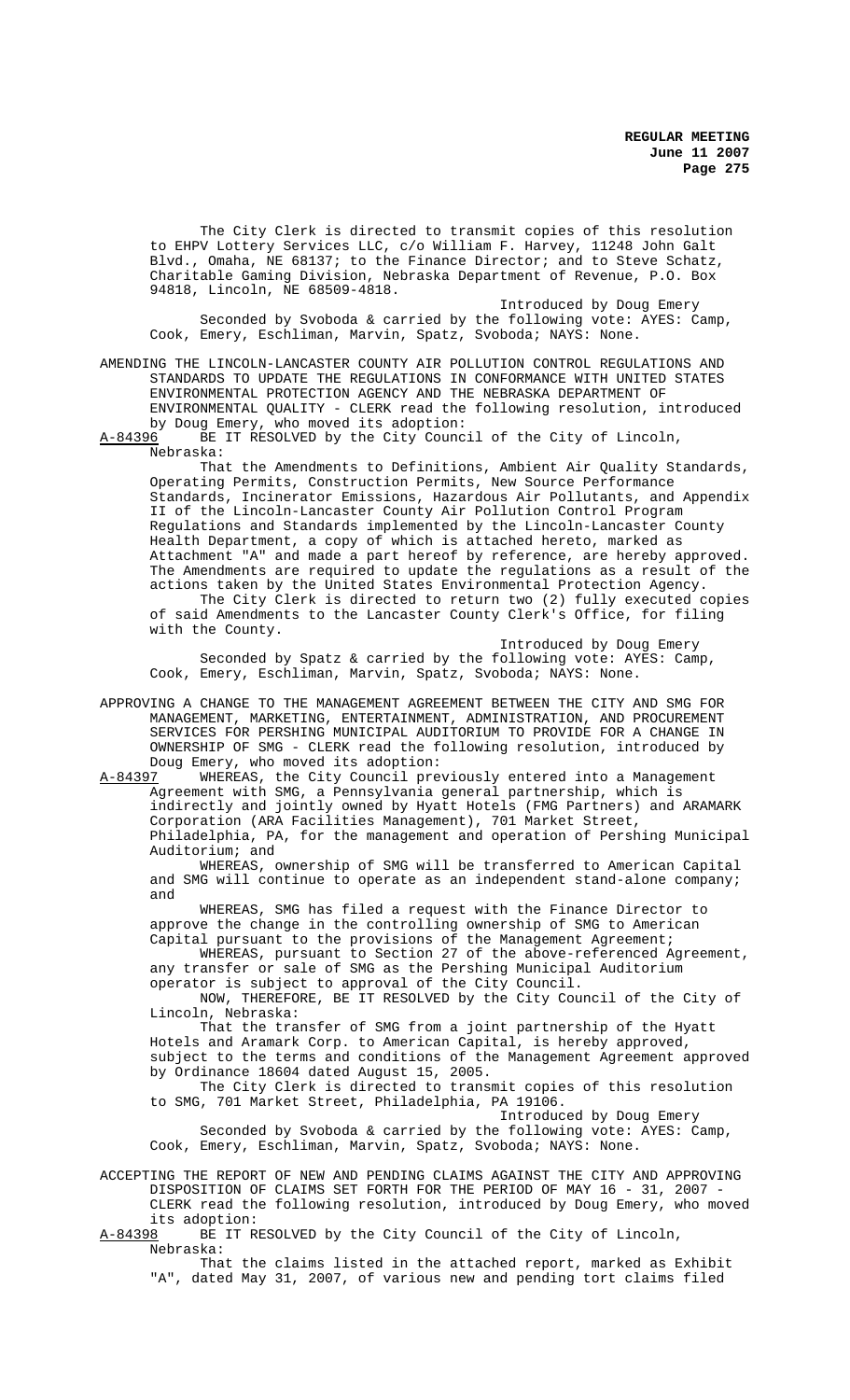> against the City of Lincoln with the Office of the City Attorney or the Office of the City Clerk, as well as claims which have been disposed of, are hereby received as required by Neb. Rev. Stat. § 13-905 (Reissue 1997). The dispositions of claims by the Office of the City Attorney, as shown by the attached report, are hereby approved:<br>DENIED ALLOWED OR SETTLED ALLOWED OR SETTLED None Michael Schmit & Kendra Schmit  $\frac{2}{3}$ ,966.48<br>Jacqueline Ouidato 4.084.75 Jacqueline Ouidato Acuity (Claim #LE9432) 8,724.31<br>Commercial Investment Properties 2.394.70 Commercial Investment Properties Zach Nuttleman 100.00 Progressive Insurance (Claim #071509611) 2,084.69<br>Heather Poore & Jesse Poore 176.75 Heather Poore & Jesse Poore Larry Wells 136.31 Beri Hershberger 4,000.00

> The City Attorney is hereby directed to mail to the various claimants listed herein a copy of this resolution which shows the final disposition of their claim.

Introduced by Doug Emery Seconded by Svoboda & carried by the following vote: AYES: Camp, Cook, Emery, Eschliman, Marvin, Spatz, Svoboda; NAYS: None.

#### **PETITIONS & COMMUNICATIONS**

THE FOLLOWING HAVE BEEN REFERRED TO PLANNING DEPT.: Change of Zone 07033 - Application of Director of Lincoln Parks and Recreation amending Title 27 of the LMC relating to zoning by amending Sections 27.27.025, 27.28.030, 27.31.040, 27.37.025, and 27.51.040 to allow joint parking lots and parking garages as a permitted conditional use in the O-3, R-T, B-2, B-5 and I-3 zoning districts subject to the following conditions; (1) the joint parking use shall be authorized by cross access easements or by written agreement between the parties to such use and, (2) the aggregate number of parking stalls provided shall be sufficient to satisfy the required parking for each use; and repealing Sections 27.27.025, 27.28.030, 27.31.040, 27.37.025, and 27.51.040 of the Lincoln Municipal Code as hitherto existing. Change of Zone 07034 - Application of Director of Planning from P Public Use District to O-3 Office Park District on property located at South 67<sup>th</sup> Street and Pioneers Boulevard. Change of Zone 07035 - Application of Director of Planning amending Title 27 of the LMC relating to zoning by amending Section 27.35.070, Height and Area Regulations, to change the front, side and rear yard setbacks to zero in the area of the B-4 Lincoln Center Business District located from 150 feet east of 17<sup>th</sup> Street to the eastern boundary of the B-4 Lincoln Center Business District. Combined Special/Use Permit  $19A -$  Application of  $70<sup>th</sup>$  Street Properties, Inc. for an amendment to adjust required setbacks within the O-3 Office Park District on property located at 1710 S. 70<sup>th</sup> Street. Use Permit 106B - Application of One Vista, LLC for an amendment to add an additional office building of up to approximately 60,000 sq. ft. of office floor area with an adjustment to required parking on property located at S. 67<sup>th</sup> Street and Pioneers Boulevard. Special Permit 07016 - Application of Mike Michel for the authority to sell alcoholic beverages for consumption on and off the premises on property located at Sun Valley Boulevard and Westgate Boulevard. Special Permit 07017 - Application of Thomas Madsen for expansion of a nonconforming use to add an outdoor café with authority to sell alcoholic beverages for consumption on the premises, on property located at N. 48<sup>th</sup> Street and Dudley Street. Special Permit 07018 - Application of Phantom of Nebraska, Inc. for outdoor seasonal sales to allow a temporary fireworks stand on property located at S. 21st Street and Capitol Parkway. Special Permit 07020 - Application of Albert Williams for an expansion of a nonconforming use on property located at S. 40<sup>th</sup> Street and Calvert Street.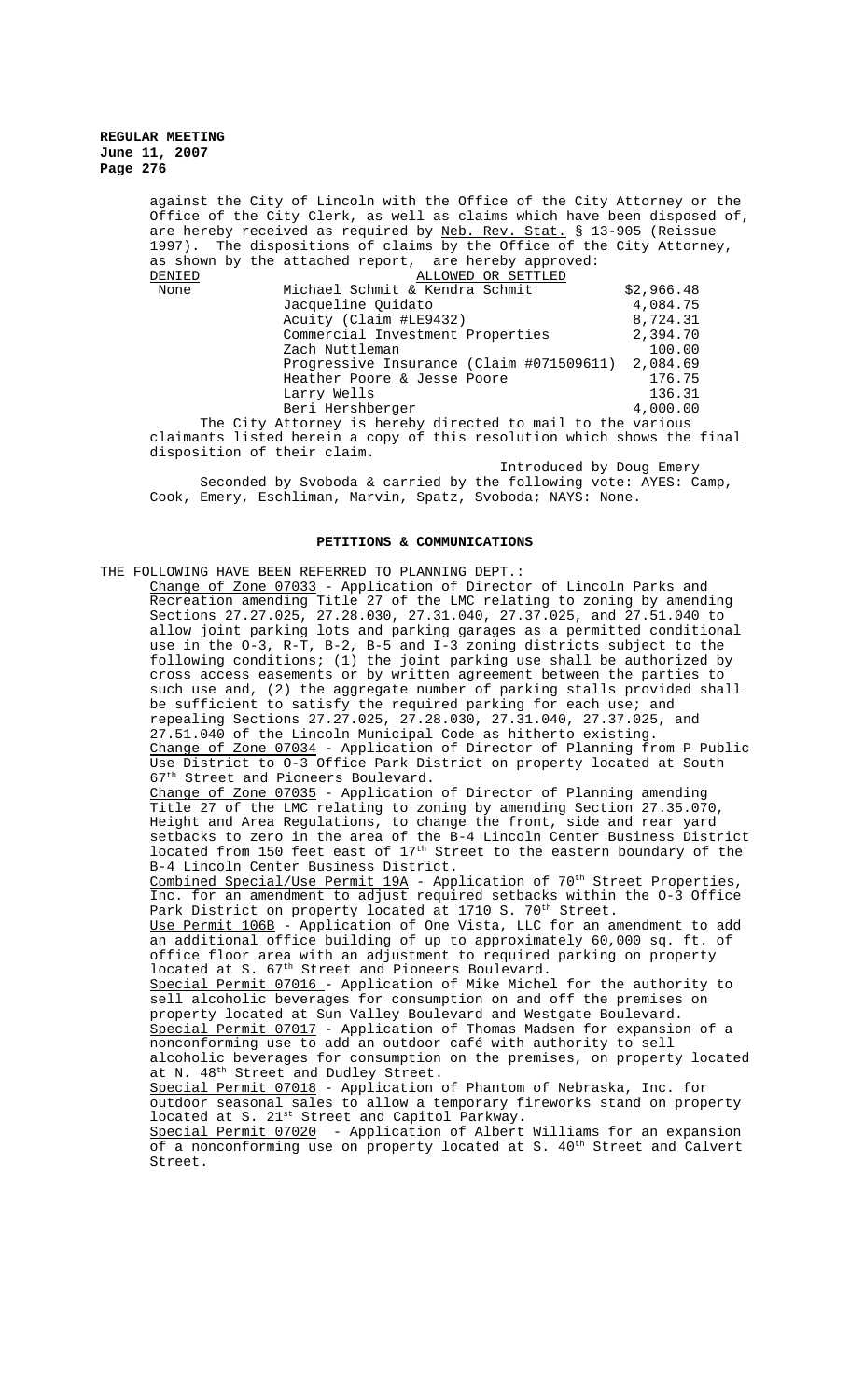SETTING THE HEARING DATE OF JUNE 25, 2007 AT 5:30 P.M. FOR THE MANAGER APPLICATION OF RONN SORENSEN FOR BEACON HILLS OF LINCOLN, LLC DBA BEACON HILLS LOCATED AT 5353 NORTH 27TH STREET - CLERK read the following resolution, introduced by Robin Eschliman, who moved its adoption:

A-84399 BE IT RESOLVED by the City Council, of the City of Lincoln, that a hearing date is hereby set for Mon., June 25, 2007 at 5:30 p.m. or as soon thereafter as possible in the City Council Chambers, County-City Building, 555 S. 10<sup>th</sup> Street, Lincoln, NE, for Manager Application of Ronn Sorensen for Beacon Hills of Lincoln, LLC dba Beacon Hills located at 5353 North 27<sup>th</sup> Street.

If the Police Dept. is unable to complete the investigation by said time, a new hearing date will be set.

Introduced by Robin Eschliman Seconded by Svoboda & carried by the following vote: AYES: Camp, Cook, Emery, Eschliman, Marvin, Spatz, Svoboda; NAYS: None.

SETTING THE HEARING DATE OF JUNE 25, 2007 AT 5:30 P.M. FOR APPLICATION OF BOX AWESOME LLC DBA BOX AWESOME FOR A CLASS C LIQUOR LICENSE AT 815 O STREET, STE. 2 - CLERK read the following resolution, introduced by Robin Eschliman, who moved its adoption:<br>A-84400 BE IT RESOLVED by the City Council

A-84400 BE IT RESOLVED by the City Council, of the City of Lincoln, that a hearing date is hereby set for Mon., June 25, 2007 at 5:30 p.m. or as soon thereafter as possible in the City Council Chambers, County-City Building, 555 S.  $10^{\text{th}}$  Street, Lincoln, NE, for Application of Box Awesome, LLC dba Box Awesome for a Class C liquor license located at 815 O Street, Suite 2.

If the Police Dept. is unable to complete the investigation by said time, a new hearing date will be set.

Introduced by Robin Eschliman Seconded by Svoboda & carried by the following vote: AYES: Camp, Cook, Emery, Eschliman, Marvin, Spatz, Svoboda; NAYS: None.

SETTING THE HEARING DATE OF JUNE 25, 2007 AT 5:30 P.M. FOR APPLICATION OF JAMES VUONG DBA AMBIANCE NAIL SPA FOR A CLASS I LIQUOR LICENSE LOCATED AT 2755 JAMIE LANE, STE 3 - CLERK read the following resolution, introduced by Robin Eschliman, who moved its adoption:

A-84401 BE IT RESOLVED by the City Council, of the City of Lincoln, that a hearing date is hereby set for Mon., June 25, 2007 at 5:30 p.m. or as soon thereafter as possible in the City Council Chambers, County-City Building, 555 S. 10<sup>th</sup> Street, Lincoln, NE, for Application of James Vuong dba Ambiance Nail Spa for a Class I liquor license located at 2755 Jamie Lane, Suite 3.

If the Police Dept. is unable to complete the investigation by said time, a new hearing date will be set.

Introduced by Robin Eschliman Seconded by Svoboda & carried by the following vote: AYES: Camp, Cook, Emery, Eschliman, Marvin, Spatz, Svoboda; NAYS: None.

- SETTING THE HEARING DATE OF JUNE 25, 2007 AT 5:30 P.M. FOR APPLICATION OF DOUGHBOYZ, INC. DBA DOUGHBOYZ BISTRO/SCRUMPY JACKS FOR AN ADDITION TO PREMISE/RECONSTRUCTION AT 5520 S. 56TH STREET, STE. 185-195 - CLERK read the following resolution, introduced by Robin Eschliman, who moved its
- $\frac{\text{adoption:}}{\text{A}-84402}$  BE A-84402 BE IT RESOLVED by the City Council, of the City of Lincoln, that a hearing date is hereby set for Mon., June 25, 2007 at 5:30 p.m. or as soon thereafter as possible in the City Council Chambers, County-City Building, 555 S.  $10^{\text{th}}$  Street, Lincoln, NE, for Application of Doughboyz, Inc. dba Doughboyz Bistro/Scrumpy Jacks for an addition to premise/reconstruction a 5520 S. 56<sup>th</sup> Street, Suite 185-195. If the Police Dept. is unable to complete the investigation by said time, a new hearing date will be set.

Introduced by Robin Eschliman Seconded by Svoboda & carried by the following vote: AYES: Camp, Cook, Emery, Eschliman, Marvin, Spatz, Svoboda; NAYS: None.

**MISCELLANEOUS BUSINESS - NONE**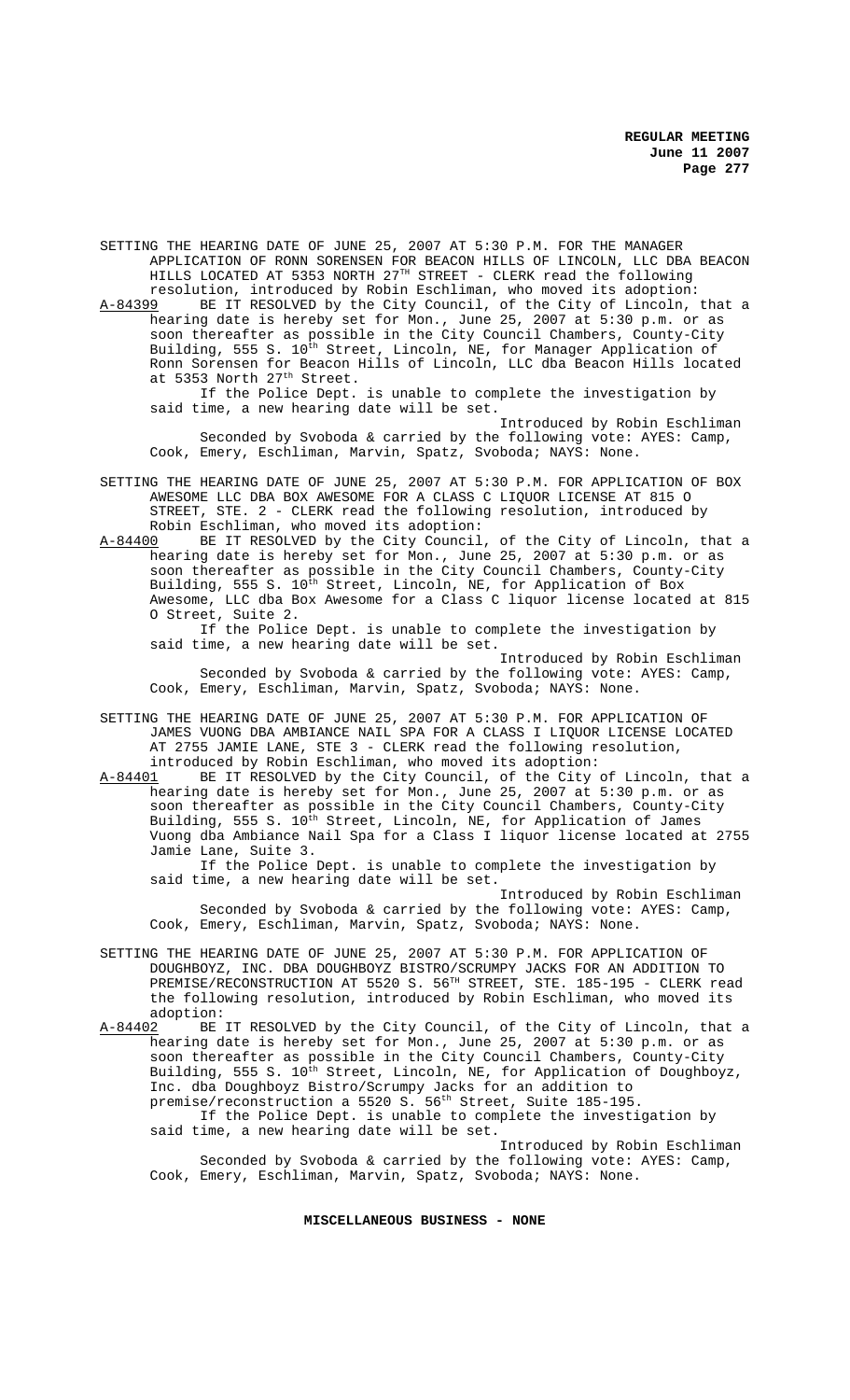### **REPORTS OF CITY OFFICERS**

RESOLUTION LEVYING THE SPECIAL TAXES ASSESSED FOR THE COSTS OF THE IMPROVEMENTS IN THE NORTH 27TH STREET IMPROVEMENT MAINTENANCE DISTRICT - CLERK read the following resolution, introduced by Robin Eschliman, who moved its adoption:<br>A-84403 BE IT RESOLVED

BE IT RESOLVED by the City Council of the City of Lincoln, Nebraska, that:

The special taxes assessed May 21, 2007, to pay the costs of the improvements in the North 27<sup>th</sup> Street Maintenance Business Improvement District are hereby levied and that the period of time in which the assessments are to be paid shall be one (1) year.

Introduced by Robin Eschliman Seconded by Svoboda & carried by the following vote: AYES: Camp, Cook, Emery, Eschliman, Marvin, Spatz, Svoboda; NAYS: None.

APPROVING THE DISTRIBUTION OF FUNDS REPRESENTING INTEREST EARNINGS ON SHORT-TERM INVESTMENTS OF IDLE FUNDS DURING THE MONTH ENDED APRIL, 2007 -CLERK read the following resolution, introduced by Robin Eschliman, who

moved its adoption:<br>A-84404 BE IT RESOLVE BE IT RESOLVED by the City Council of the City of Lincoln, Nebraska:

That during the month ended April 30, 2007, \$785,842.71 was earned from the investments of "IDLE FUNDS". The same is hereby distributed to the various funds on a pro-rata basis using the balance of each fund and allocating a portion of the interest on the ratio that such balance bears to the total of all fund balances.

Introduced by Robin Eschliman Seconded by Svoboda & carried by the following vote: AYES: Camp, Cook, Emery, Eschliman, Marvin, Spatz, Svoboda; NAYS: None.

LINCOLN WATER & WASTEWATER SYSTEM RECAPITULATION OF DAILY CASH RECEIPTS FOR MAY, 2007 - CLERK presented said report which was placed on file in the Office of the City Clerk.

## **ORDINANCE - 1ST READING & RELATED RESOLUTIONS (AS REQUIRED)**

- AMENDING TITLE 8 OF THE LINCOLN MUNICIPAL CODE RELATING TO HEALTH AND SANITARY BY CREATING A NEW CHAPTER 8.18 ENTITLED "COMMUNICABLE DISEASE ACT" TO DEFINE AND AUTHORIZE ACTIONS RELATED TO COMMUNICABLE, CONTAGIOUS AND INFECTIOUS DISEASES - CLERK read an ordinance, introduced by Robin Eschliman, amending Title 8 of the Lincoln Municipal Code relating to Health and Sanitary by creating a new Chapter 8.18 entitle "Communicable Disease Act" to define and authorize actions related to communicable, contagious and infectious diseases, the first time.
- AMENDING THE PAY SCHEDULE FOR A CERTAIN EMPLOYEE GROUP BY CREATING THE CLASSIFICATION OF SENIOR PUBLIC HEALTH NURSE - CLERK read an ordinance, introduced by Robin Eschliman, amending Section 1 of Ordinance No. 18780 passed August 14, 2006, relating to the pay schedules of employees whose classifications are assigned to the pay range which is prefixed by the letter "A", by creating the job classification of "Senior Public Health Nurse", the first time.
- APPROVING THE SALE OF THE THREE CITY OWNED PROPERTIES (THE TRIPLETS) LOCATED AT 1425, 1437, AND 1441 N. 15TH STREET FOR APPRAISED VALUES OR ABOVE - CLERK read an ordinance, introduced by Robin Eschliman, authorizing the sale of City owned property at 1425, 1437, and 1441 North 15<sup>th</sup> Street, the first time.
- APPROVING A MULTI-YEAR AGREEMENT BETWEEN THE CITY AND MIDWEST GOLF INC. FOR THE SALE OF ADVERTISING ON TEE SIGNS AT EACH OF THE CITY'S FIVE GOLF COURSES - CLERK read an ordinance, introduced by Robin Eschliman, approving a multi-year Agreement between the City of Lincoln, Nebraska and Midwest Golf, Inc. for the sale of advertising on tee signs at each of the City's five golf courses, the first time.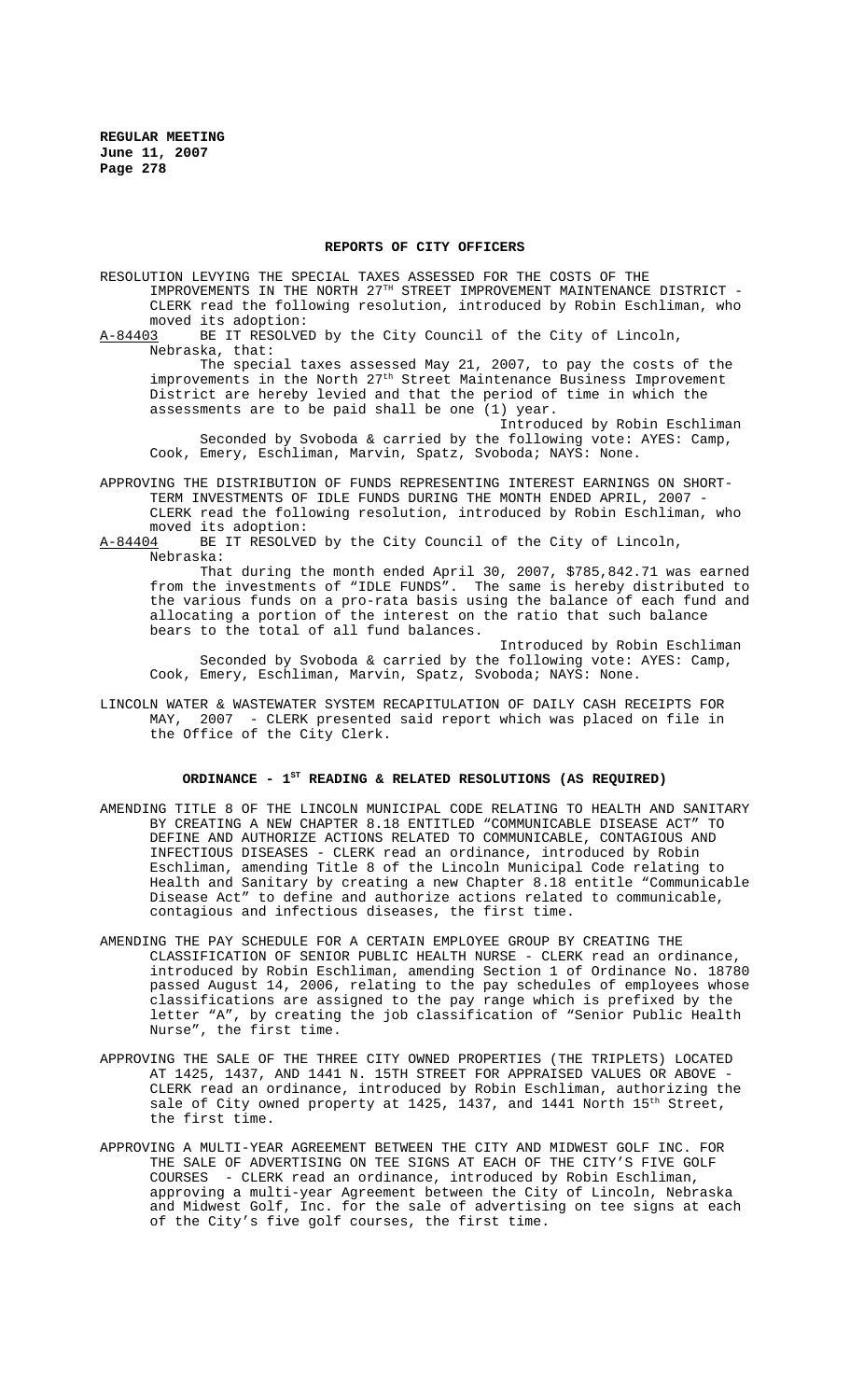- CHANGE OF ZONE 07028 APPLICATION OF HIDDEN VALLEY ESTATES LLC FOR A CHANGE OF ZONE FROM AG AGRICULTURAL DISTRICT TO AGR AGRICULTURAL RESIDENTIAL DISTRICT ON PROPERTY GENERALLY LOCATED SOUTH OF S. 112TH STREET AND PINE LAKE ROAD. (RELATED ITEMS: 07-98, 07R-119) - CLERK read an ordinance, introduced by Robin Eschliman, amending the Lincoln Zoning District Maps attached to and made a part of Title 27 of the Lincoln Municipal Code, as provided by Section 27.05.020 of the Lincoln Municipal Code, by changing the boundaries of the districts established and shown thereon, the first time.
- APPROVING THE DEVELOPMENT AND CONDITIONAL ZONING AGREEMENT BETWEEN THE CITY AND HIDDEN VALLEY ESTATES LLC RELATING TO THE DEVELOPMENT OF PROPERTY GENERALLY LOCATED AT S. 112TH STREET AND PINE LAKE ROAD. (RELATED ITEMS: 07-98, 07R-119) (ACTION DATE: 6/25/07).

# ORDINANCES - 3<sup>RD</sup> READING & RELATED RESOLUTIONS (as required)

- ORDINANCE AUTHORIZING AND PROVIDING FOR THE ISSUANCE OF NOT TO EXCEED \$8,500,000 AGGREGATE PRINCIPAL AMOUNT OF GENERAL OBLIGATION STORM WATER BONDS OF THE CITY OF LINCOLN, NEBRASKA - CLERK read an ordinance, introduced by Jonathan Cook, an ordinance authorizing and providing for the issuance, sale, and delivery of General Obligation Stormwater Drainage and Flood Management System bonds, Series 2007, of the City of Lincoln, Nebraska, in an aggregate principal amount not to exceed \$8,500,000 (The "Bonds"), for the purpose of paying the costs of constructing improvements and extensions to the City's Stormwater Drainage and Flood Management System; prescribing certain terms of the bonds; delegating, authorizing and directing the Finance Director to exercise his independent judgment and absolute discretion in determining certain other terms of the bonds; providing for the payment of the principal of and interest on the bonds by the levy of a tax on all of the taxable property within the City; authorizing and approving certain other related matters; and declaring an emergency, the third time.
- 

COOK Moved to pass the ordinance as read. Seconded by Svoboda & carried by the following vote: AYES: Camp, Cook, Emery, Eschliman, Marvin, Spatz, Svoboda; NAYS: None. The ordinance, being numbered **#18931**, is recorded in Ordinance Book #26, Page

- AMENDING SECTION 10.16.070 OF THE LINCOLN MUNICIPAL CODE RELATING TO PROOF OF FINANCIAL RESPONSIBILITY BY ADDING LANGUAGE REGARDING PRESUMPTION OF USE BY VEHICLE OWNERS; FURTHER DEFINING REQUIREMENTS OF FINANCIAL RESPONSIBILITY; SPECIFYING ADVISEMENTS CURRENTLY PART OF STATE STATUTES; AND INCREASING THE PENALTY TO A MISDEMEANOR TO BE COMPARABLE WITH STATE STATUTES - CLERK read an ordinance, introduced by Jonathan Cook, amending Section 10.16.070 of the Lincoln Municipal Code relating to proof of financial responsibility by adding language regarding presumption of use by vehicle owners; further defining requirements of financial responsibility; specifying advisements currently part of state statutes; and increasing the penalty to a misdemeanor to be comparable with state statutes; and repealing Section 10.16.070 of the Lincoln Municipal Code as hitherto existing, the third time.
- COOK Moved to pass the ordinance as read.

Seconded by Svoboda & carried by the following vote: AYES: Camp, Cook, Emery, Eschliman, Marvin, Spatz, Svoboda; NAYS: None. The ordinance, being numbered **#18932**, is recorded in Ordinance Book #26, Page

- CHANGE OF ZONE 07021 APPLICATION OF EIGER CORPORATION FOR A CHANGE OF ZONE FROM AG AGRICULTURAL DISTRICT TO B-5 PLANNED REGIONAL BUSINESS DISTRICT ON PROPERTY GENERALLY LOCATED AT EIGER DRIVE AND SOUTH 84TH STREET - CLERK read an ordinance, introduced by Jonathan Cook, amending the Lincoln Zoning District Maps attached to and made a part of Title 27 of the Lincoln Municipal Code, as provided by Section 27.05.020 of the Lincoln Municipal Code, by changing the boundaries of the districts established and shown thereon, the third time. COOK Moved to pass the ordinance as read.
	- Seconded by Svoboda & carried by the following vote: AYES: Camp, Cook, Emery, Eschliman, Marvin, Spatz, Svoboda; NAYS: None.

The ordinance, being numbered **#18933**, is recorded in Ordinance Book #26, Page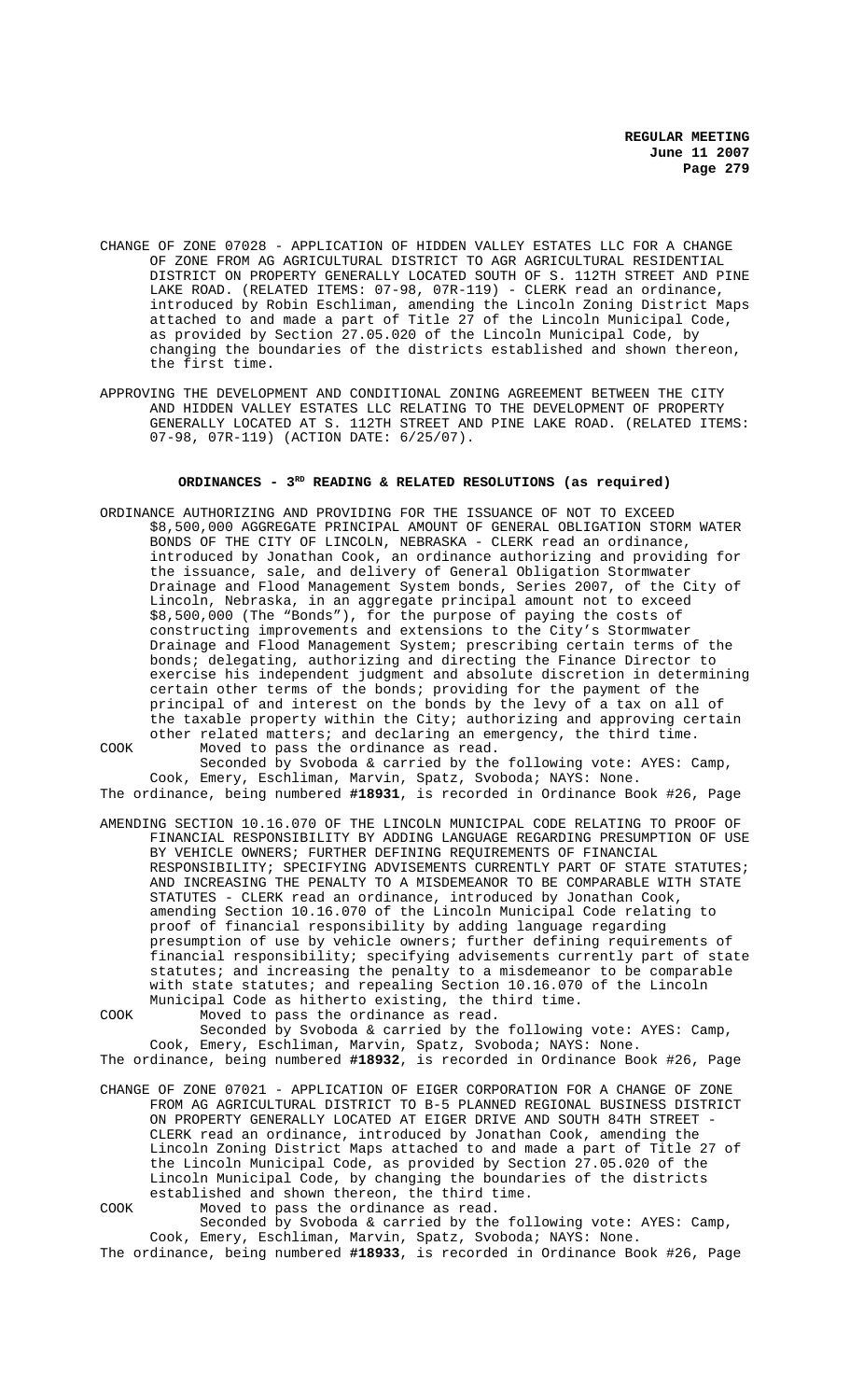CHANGE OF ZONE 07024 - APPLICATION OF BUFFALO GRASS LLC FOR A CHANGE OF ZONE FROM O-3 OFFICE PARK DISTRICT TO B-2 PLANNED NEIGHBORHOOD BUSINESS DISTRICT ON PROPERTY GENERALLY LOCATED SOUTHEAST OF THE INTERSECTION OF SOUTH 27TH STREET AND YANKEE HILL ROAD - CLERK read an ordinance, introduced by Jonathan Cook, amending the Lincoln Zoning District Maps attached to and made a part of Title 27 of the Lincoln Municipal Code, as provided by Section 27.05.020 of the Lincoln Municipal Code, by changing the boundaries of the districts established and shown thereon the third time.

COOK Moved to pass the ordinance as read. Seconded by Svoboda & carried by the following vote: AYES: Camp, Cook, Emery, Eschliman, Marvin, Spatz, Svoboda; NAYS: None.

The ordinance, being numbered **#18934**, is recorded in Ordinance Book #26, Page

CHANGE OF ZONE 07023 - AMENDING SECTION 27.69.300 OF THE LINCOLN MUNICIPAL CODE TO ALLOW THE DIRECTOR OF PLANNING TO APPROVE MINOR MODIFICATIONS TO A SPECIAL SIGN DISTRICT. (RELATED ITEMS: 07-85, 07-86) - CLERK read an ordinance, introduced by Jonathan Cook, amending Chapter 27.69 of the Lincoln Municipal Code by amending Section 27.69.300 to allow the Planning Director to approve amendments to a nonresidential special sign district provided the request for amendment proposes a minor increase in the number, size, height, location, or other standards for signs authorized in the special sign district; and repealing Section 27.69.300 of the Lincoln Municipal Code as hitherto existing, the third time.

COOK Moved to pass the ordinance as read. Seconded by Svoboda & carried by the following vote: AYES: Camp, Emery, Eschliman, Marvin, Spatz, Svoboda; NAYS: Cook.

The ordinance, being numbered **#18935**, is recorded in Ordinance Book #26, Page

CHANGE OF ZONE 2938B - APPLICATION OF NEBRASKA TECHNOLOGY PARK TO AMEND THE STANDARDS OF THE UNIVERSITY OF NEBRASKA TECHNOLOGY PARK SPECIAL SIGN DISTRICT TO ALLOW WALL SIGNS ORIENTED TO INTERSTATE 80, WEST HIGHLAND BLVD. OR N.W. 1ST STREET AND TO PERMIT ADMINISTRATIVE AMENDMENTS FOR MINOR DEVIATIONS FROM THE SPECIAL SIGN DISTRICT. (RELATED ITEMS: 07-85, 07-86) - CLERK read an ordinance, introduced by Jonathan Cook, amending the "Standards of University of Nebraska Technology Park Special Sign District" adopted by Ordinance No. 17504 passed by the City Council on May 10, 1999, designating the University of Nebraska Technology Park as a special sign district, to allow wall signs oriented to Interstate 80, West Highland Boulevard or N.W.  $1^\text{st}$  Street and to permit administrative amendments for minor deviations from the Special Sign District, the third time.

COOK Moved to pass the ordinance as read.

Seconded by Svoboda & carried by the following vote: AYES: Camp, Cook, Emery, Eschliman, Marvin, Spatz, Svoboda; NAYS: None.

The ordinance, being numbered **#18936**, is recorded in Ordinance Book #26, Page

- APPROVING THE AGREEMENT REGARDING THE ANNEXATION OF FIRETHORN BETWEEN FIRETHORN INVESTMENT, FIRETHORN GOLF COMPANY LLC, FIRETHORN UTILITY SERVICE CO., AND THE CITY OF LINCOLN, RELATING TO THE ANNEXATION OF APPROXIMATELY 303.66 ACRES OF PROPERTY GENERALLY LOCATED NORTHEAST OF THE INTERSECTION OF S. 84TH ST. AND PIONEERS BLVD. (RELATED ITEMS: 07R-25, 07-11, 07-12, 07-13, 07R-20) (ACTION DATE: 2/5/07) (1/22/07 - PLACED ON PENDING TO INTRODUCE: 2/5/07; P.H. 2/12/07; ACTION DATE: 2/26/07) (1/29/07 - PLACED ON PENDING, NO DATE CERTAIN) (REQUEST TO HOLD P.H. 6/4/07) (ACTION DATE: 6/11/07) (5/21/07 - TO HAVE P.H. 6/4/07)- PRIOR to reading:
- Cook Moved to amend Bill No. 07R-25 on page 1, after line 13, by inserting the following: BE IT FURTHER RESOLVED that the City Clerk is directed to send a copy of the Annexation Agreement to Michaela Hansen Impact Fee Administrator. Seconded by Svoboda & carried by the following vote: AYES: Camp,

Cook, Emery, Eschliman, Marvin, Spatz, Svoboda; NAYS: None.

CAMP Moved a friendly amendment to delete Michaela Hansen and replace with "the".

Seconded by Svoboda & carried by the following vote: AYES: Camp, Cook, Emery, Eschliman, Marvin, Spatz, Svoboda; NAYS: None.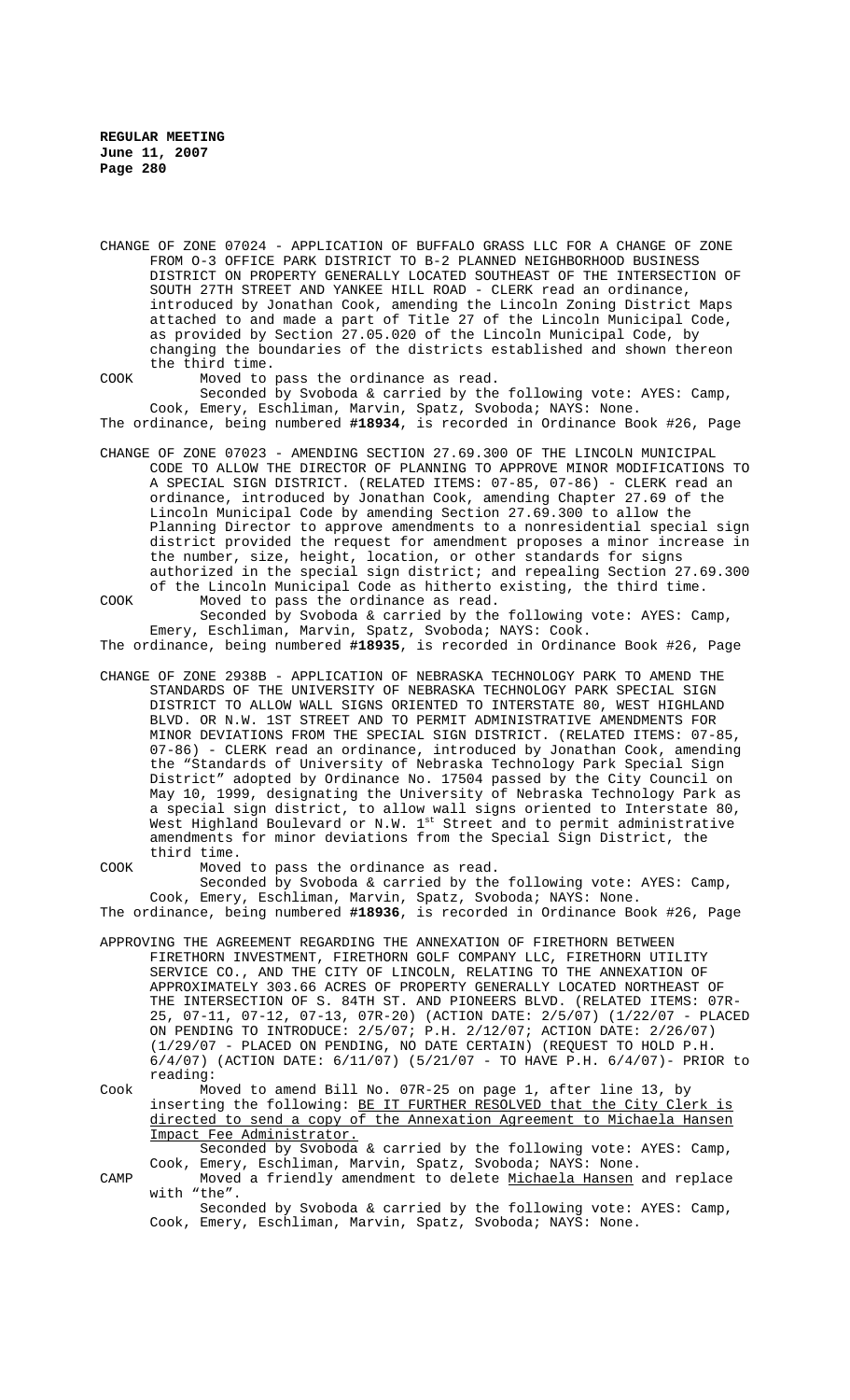SVOBODA Moved to amend Bill No. 07R-25 by Substituting the attached Agreement Regarding the Annexation of Firethorn (Attachment "A") between the City of Lincoln, Nebraska and Firethorn Golf Company LLC and Firethorn Utility Service Company for the Agreement attached to Bill No. 07R-25.

Seconded by Cook & carried by the following vote: AYES: Camp,

Cook, Emery, Eschliman, Marvin, Spatz, Svoboda; NAYS: None. CLERK Read the following resolution, introduced by Robin Eschliman, who

moved its adoption:<br>A-84405 BE IT RESOLVE BE IT RESOLVED by the City Council of the City of Lincoln, Nebraska:

That the agreement titled Agreement Regarding the Annexation of Firethorn, which is attached hereto, marked as Attachment "A" and made a part hereof by reference, between the City of Lincoln and Firethorn Golf Company LLC and Firethorn Utility Service Company, outlining certain conditions and understandings relating to the annexation of approximately 303.66 acres of property generally located northeast of the intersection of S. 84th Street and Pioneers Blvd., is approved. BE IT FURTHER RESOLVED that the Mayor is authorized to execute the Annexation Agreement on behalf of the City.

BE IT FURTHER RESOLVED that the City Clerk is directed to return two fully executed copies of this Agreement to Rick Peo, Chief Assistant City Attorney, for distribution to the Owner.

BE IT FURTHER RESOLVED that the City Clerk is directed to record the Annexation Agreement or a summary memorandum thereof with the Register of Deeds, filing fees to be paid by the Firethorn Golf Company LLC and Firethorn Utility Service Company.

BE IT FURTHER RESOLVED that the City Clerk is directed to send a copy of the Annexation Agreement to the Impact Fee Administrator. Introduced by Robin Eschliman

Seconded by Cook & carried by the following vote: AYES: Camp, Cook, Emery, Eschliman, Marvin, Spatz, Svoboda; NAYS: None.

ANNEXATION 06020 - AMENDING THE LINCOLN CORPORATE LIMITS MAP BY ANNEXING APPROXIMATELY 303.66 ACRES OF PROPERTY GENERALLY LOCATED NORTHEAST OF THE INTERSECTION OF S. 84TH ST. AND PIONEERS BLVD. (RELATED ITEMS: 07R-25, 07-11, 07-12, 07-13, 07R-20) (1/22/07 - PLACED ON PENDING TO INTRODUCE: 2/5/07; P.H. 2/12/07; ACTION DATE: 2/26/07) (1/29/07 - PLACED ON PENDING, NO DATE CERTAIN) (REQUEST TO HOLD P.H. 6/4/07) (5/21/07 - TO HAVE P.H. 6/4/07) - CLERK read an ordinance, introduced by Robin Eschliman, annexing and including the below described land as part of the City of Lincoln, Nebraska and amending the Corporate Limits Map attached to and made a part of Ordinance No. 18208, to reflect the extension of the corporate limits boundary of the City of Lincoln, Nebraska established and shown thereon, the third time.

ESCHLIMAN Moved to pass the ordinance as read.

Seconded by Svoboda & carried by the following vote: AYES: Camp, Cook, Emery, Eschliman, Marvin, Spatz, Svoboda; NAYS: None. The ordinance, being numbered **#18937**, is recorded in Ordinance Book #26, Page

CHANGE OF ZONE 06077 - APPLICATION OF FIRETHORN INVESTMENT FOR A CHANGE OF ZONE FROM AGR AGRICULTURAL RESIDENTIAL DIST. TO R-1 RESIDENTIAL DIST. ON PROPERTY GENERALLY LOCATED NORTHEAST OF THE INTERSECTION OF S. 84TH ST. AND PIONEERS BLVD. (RELATED ITEMS: 07R-25, 07-11, 07-12, 07-13, 07R-20, 07R-110) (1/22/07 - PLACED ON PENDING TO INTRODUCE: 2/5/07; P.H. 2/12/07; ACTION DATE: 2/26/07) (1/29/07 - PLACED ON PENDING, NO DATE CERTAIN) (REQUEST TO HOLD P.H. 6/4/07) (5/21/07 - TO HAVE P.H. 6/4/07) - CLERK read an ordinance, introduced by Robin Eschliman, amending the Lincoln Zoning District Maps attached to and made a part of Title 27 of the Lincoln Municipal Code, as provided by Section 27.05.020 of the Lincoln Municipal Code, by changing the boundaries of the districts established and shown thereon, the third time.

ESCHLIMAN Moved to pass the ordinance as read. Seconded by Svoboda & carried by the following vote: AYES: Camp, Cook, Emery, Eschliman, Marvin, Spatz, Svoboda; NAYS: None. The ordinance, being numbered **#18938**, is recorded in Ordinance Book #26, Page

SPECIAL PERMIT 872F - APPLICATION OF FIRETHORN INVESTMENT TO EXPAND THE BOUNDARIES OF THE FIRETHORN COMMUNITY UNIT PLAN TO ADD 95 SINGLE FAMILY LOTS AND TO ALLOW UP TO 545 DWELLING UNITS ON PROPERTY GENERALLY LOCATED NORTHEAST OF THE INTERSECTION OF S. 84TH ST. AND PIONEERS BLVD. (RELATED ITEMS: 07R-25, 07-11, 07-12, 07-13, 07R-20, 07R-110) (ACTION DATE: 2/5/07) (1/22/07 - PLACED ON PENDING TO INTRODUCE: 2/5/07; P.H. 2/12/07; ACTION DATE: 2/26/07) (1/29/07 - PLACED ON PENDING, NO DATE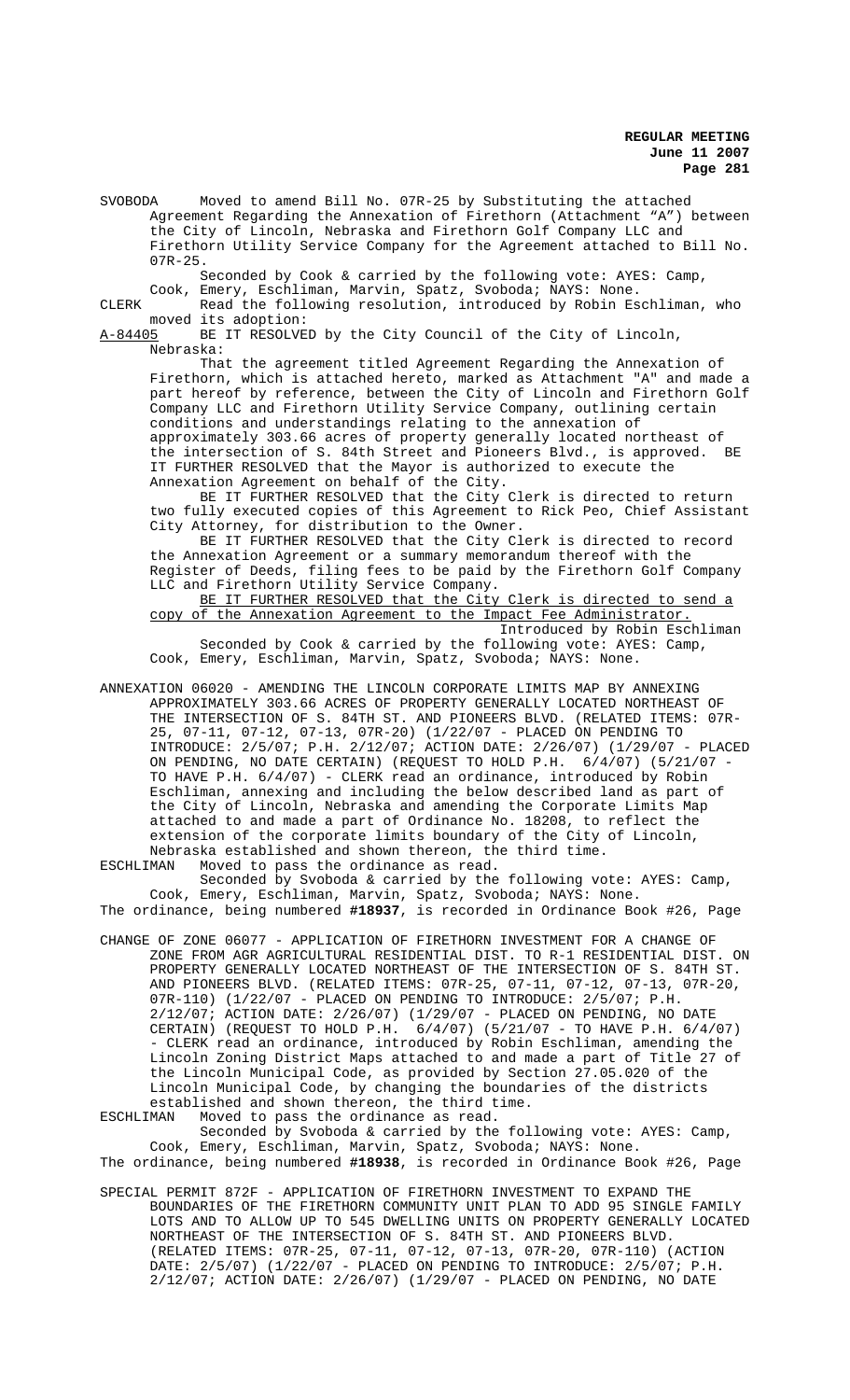CERTAIN) (REQUEST TO HOLD P.H. 6/4/07) (ACTION DATE: 6/11/07) (5/21/07 - TO HAVE P.H. 6/4/07)- CLERK read the following resolution, introduced by Robin Eschliman, who moved its adoption:<br>A-84406 WHEREAS, Firethorn Investment has

WHEREAS, Firethorn Investment has submitted an application designated as Special Permit No. 872F for authority to expand the boundaries of the Firethorn Community Unit Plan and to add 95 single family residential lots on property generally located northeast of the intersection of South 84th Street and Pioneers Boulevard and legally described as set out on Exhibit A attached hereto; and

WHEREAS, the Lincoln City-Lancaster County Planning Commission, after public hearing, conditionally granted said application, in part upon condition that the site plan be revised to show a street connection to Pioneers Boulevard; and

WHEREAS, the Firethorn Investment has filed a notice of appeal appealing the action of the Planning Commission; and

WHEREAS, on appeal the action of the Planning Commission is deemed to be an advisory recommendation of approval; and

WHEREAS, the community as a whole, the surrounding neighborhood, and the real property adjacent to the area included within the site plan for this amendment to the community unit plan will not be adversely affected by granting such a permit; and

WHEREAS, said site plan together with the terms and conditions hereinafter set forth are consistent with the comprehensive plan of the City of Lincoln and with the intent and purpose of Title 27 of the Lincoln Municipal Code to promote the public health, safety, and general welfare.

NOW, THEREFORE, BE IT RESOLVED by the City Council of the City of Lincoln, Nebraska:

That the application of Firethorn Investment, hereinafter referred to as "Permittee", to expand the boundaries of the Firethorn Community Unit Plan and to add 95 single family residential lots be and the same is hereby granted under the provisions of Section 27.63.320 and Chapter 27.65 of the Lincoln Municipal Code upon condition that construction of said community unit plan be in strict compliance with said application, the site plan, and the following additional express terms, conditions, and requirements:

- 1. This permit approves up to 545 dwelling units.<br>2. The City Council must approve the following as
	- The City Council must approve the following associated request:<br>a. An
		- a. Annexation #06020.<br>b Change of Zone #06
		- Change of Zone #06077.
- 3. Before receiving building permits:
	- a. The Permittee shall complete the following instructions and submit the documents and plans to the Planning Department for review and approval.
		- i. A revised site plan including 5 copies showing the following revisions:
			- (1) Revise the Proposed/Existing Lots table to note the total number of acres of land in the CUP.
			- (2) Revise General Note #4 to state: THIS CUP ALLOWS 545 DWELLING UNITS AND ONE CLUBHOUSE FACILITY.
			- (3) Show a street connection to Pioneers Boulevard.
			- (4) Revise General Note #1 from 'Special Permit #872' to 'Special Permit #872E'.
			- (5) Delete General Notes #11 and #15.
			- (6) Revise General Note #14 to state: ALL SIDEWALKS, DRIVEWAYS AND PARKING LOTS TO BE PAVED TO CITY OF LINCOLN DESIGN STANDARDS.
			- (7) Revise General Note #19 to state: SIGNS NEED NOT BE SHOWN ON THE SITE PLAN AND THE LOCATION AND SIZE WILL BE APPROVED AT THE TIME OF SIGN PERMITS IN COMPLIANCE WITH THE ZONING ORDINANCE.
			- (8) Revise General Note #24 to specify where the common access over drives and parking stall is granted.
			- (9) Revise General Note #29 to state: THE SALE OF ALCOHOLIC BEVERAGES FOR CONSUMPTION ON THE PREMISES IS PERMITTED PER LMC 27.63.680.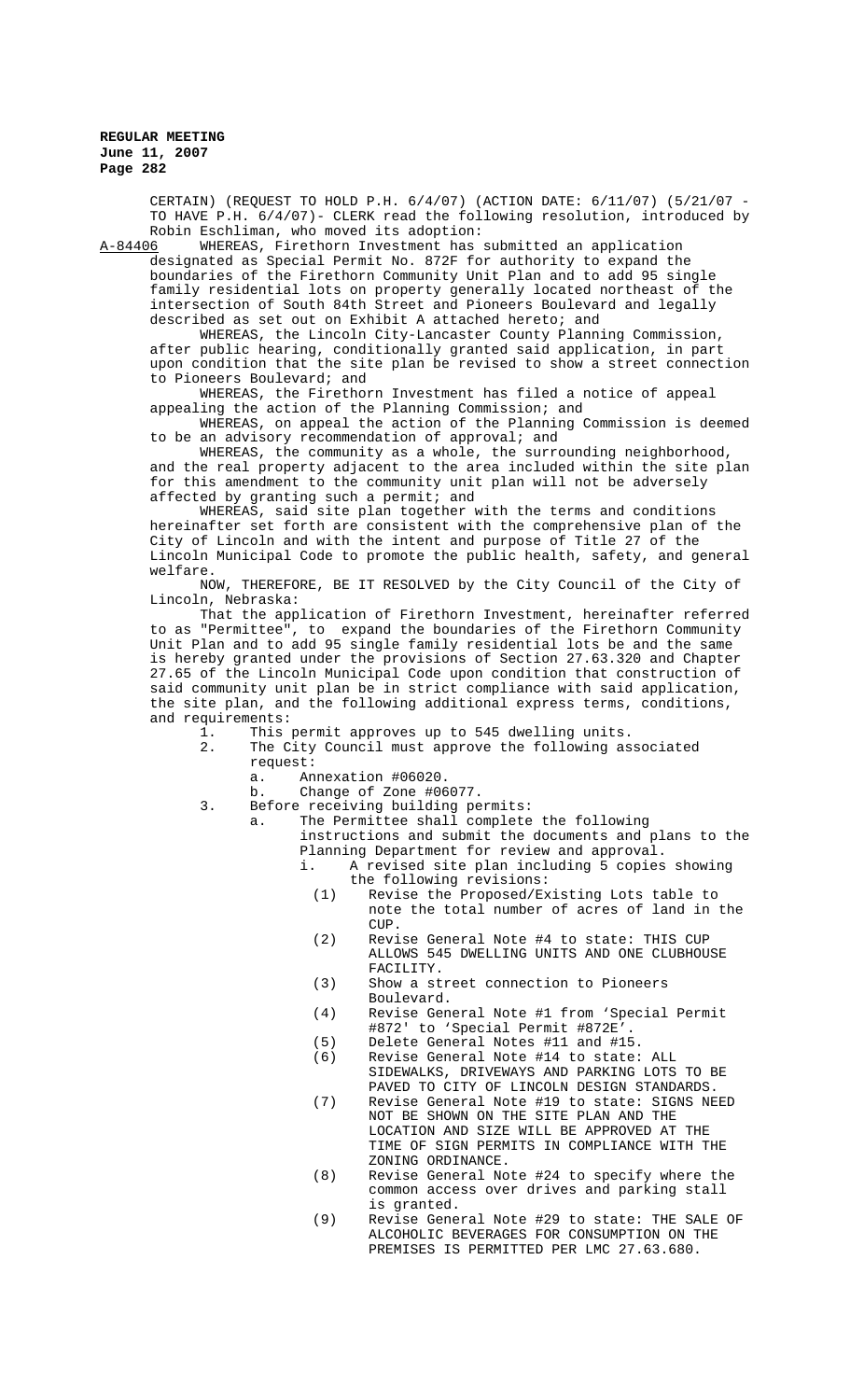- (10) Combine General Site Notes #28 and #30 and eliminate duplication and conflicting phrases between the two.
- (11) Revise General Note #33 to state: THE BUILDING ENVELOPES SHOWN ARE FOR ILLUSTRATING THE PERMITTED USES AND THEIR APPROXIMATE LOCATIONS. FINAL SITE LAYOUTS TO BE DETERMINED AT THE TIME OF BUILDING PERMITS.
- (12) Revise General Note #34 to state: REQUIRED EASEMENTS TO BE DETERMINED AT THE TIME OF FINAL PLAT.
- (13) General Note #35 conflicts with General Notes #14 and #15. Either revise or delete General Note #35.
- (14) General Notes #16 and #36 conflict. Revise to specify actual road standard and eliminate conflict between the notes.
- (15) Note the existence and approximate location of the 18" high-pressure gas line near South 84<sup>th</sup> Street as noted by the Health Department.
- (16) State intended purpose of all outlots.
- (17) Show a public sanitary sewer easement in a location acceptable to Public Works and Utilities.
- ii. Revise the grading and drainage plan to the
- satisfaction of Public Works and Utilities. iii. Provide documentation from the Register of Deeds that the letter of acceptance as required by the approval of the special permit has been recorded.
- b. The construction plans must conform to the approved plans.

4. Before occupying the new dwelling units all development and construction is to comply with the approved plans.

5. All privately-owned improvements, including landscaping and recreational facilities, are to be permanently maintained by the owner or an appropriately established homeowners association approved by the City.

6. The site plan accompanying this permit shall be the basis for all interpretations of setbacks, yards, locations of buildings, location of parking and circulation elements, and similar matters.

7. The current conservation easement on the 18-hole golf course shall be retained subject to minor modifications through agreement with the Planning Department.<br>8. This resolution's terms.

This resolution's terms, conditions, and requirements bind and obligate the Permittee, its successors and assigns.

9. The applicant shall sign and return the letter of acceptance to the City Clerk within 60 days following the approval of the special permit, provided, however, said 60-day period may be extended up to six months by administrative amendment. The City Clerk shall file a copy of the resolution approving the special permit and the letter of acceptance with the Register of Deeds, filling fees to be paid in advance by the applicant.

10. The site plan as approved with this resolution voids and supersedes all previously approved site plans, however all resolutions approving previous permits remain in force unless specifically amended by this resolution.

Introduced by Robin Eschliman Seconded by Svoboda & carried by the following vote: AYES: Camp, Cook, Emery, Eschliman, Marvin, Spatz, Svoboda; NAYS: None.

VACATION 07006 - VACATING THE NORTH 530 FEET OF S. 88TH ST., NORTH OF TALIESIN DR. (RELATED ITEMS: 07R-25, 07-11, 07-12, 07-13, 07R-20, 07R-

110)(ACTION DATE: 6/11/07) (5/21/07 - TO HAVE P.H. 6/4/07)- CLERK read the following resolution, introduced by Jonathan Cook, who moved its adoption:

A-84407 WHEREAS, the vacation of the north 530 feet of South 88th Street, north of Taliesin Drive, has been requested by Jeffrey and Leslie Dale, Pamila Rallis, Douglas and Denise Tewes, and Timothy and Renee Tewes; and

WHEREAS, said street portion is located outside of the corporate limits of the City but within the three-mile zoning jurisdiction of the City; and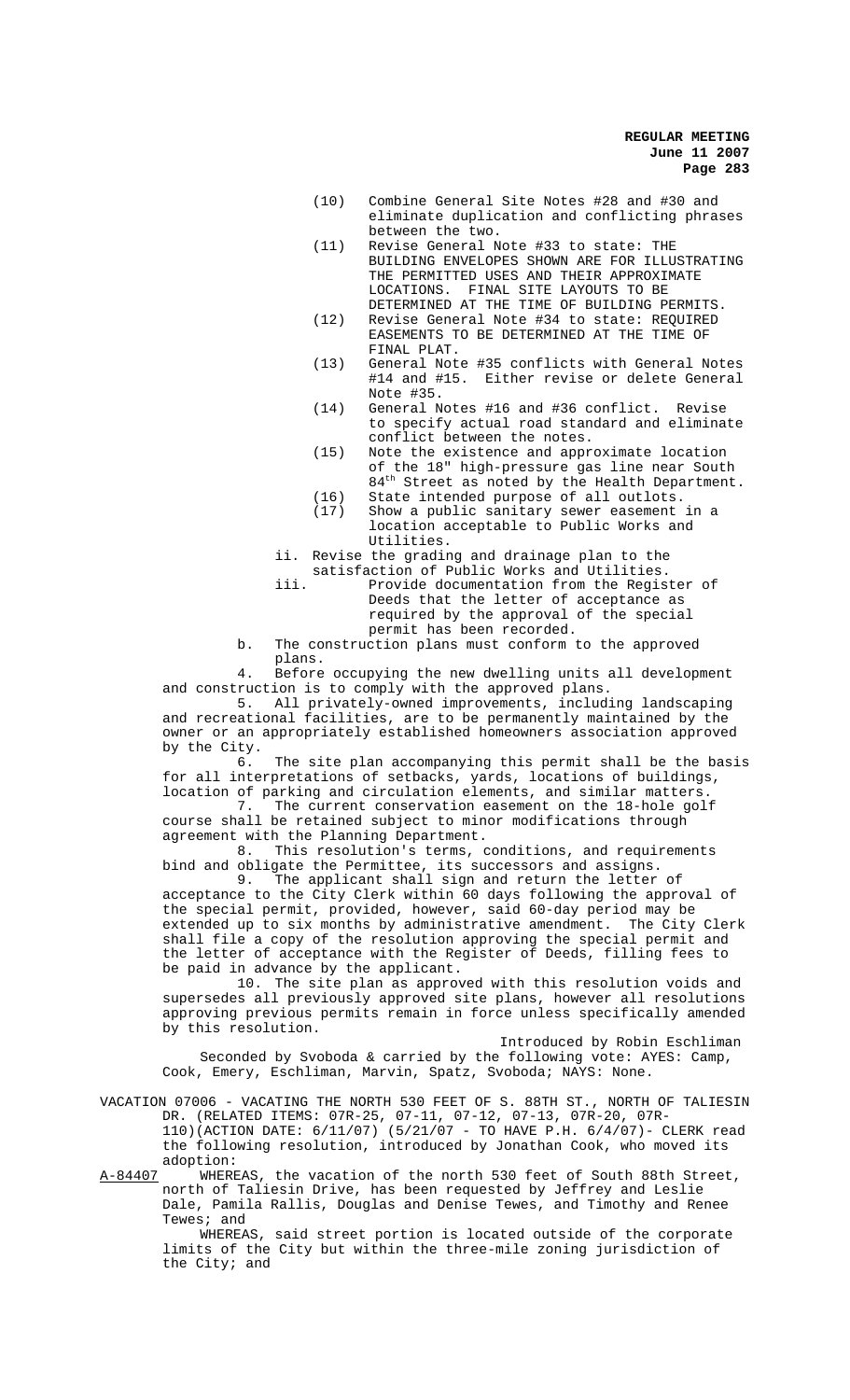WHEREAS, under Neb. Rev. Stat. § 23-108 (Reissue 1997) the City must approve the vacation of said street portion. NOW, THEREFORE, BE IT RESOLVED by the City Council of the City of

Lincoln, Nebraska: That the vacation of the north 530 feet of South 88th Street, north of Taliesin Drive 18 feet, adjacent to Lot 38 I.T. in the SW 1/4 of 2-9-7; and Lots 1 and 3, Ikiru East Subdivision to Lincoln, Lancaster County, Nebraska, which is outside of the corporate limits but within the three-mile zoning jurisdiction of the City of Lincoln, is hereby approved.

BE IT FURTHER RESOLVED that the City Clerk transmit a copy of this resolution to the County Clerk for Lancaster County.

Introduced by Jonathan Cook Seconded by Svoboda & carried by the following vote: AYES: Camp, Cook, Emery, Eschliman, Marvin, Spatz, Svoboda; NAYS: None.

### **REGISTERED TO SPEAK SESSION - NONE**

### **OPEN MICROPHONE SESSION**

Danny Walker, 427 "E" Street, came forward to talk about the damage of sidewalks, etc. that has not been taken care of from the derailment at 1<sup>st</sup> and J Street. Discussion followed. This matter was taken under advisement.

Mike Morosin, no address given, came forward to point out that in the process of a facelift along South Street the sewer lines are being broken and patched. He feels this will be a waste of taxpayers money because the sewer lines will have to be replaced eventually and should have done it at the time they were damaged. This matter was taken under advisement.

# **MISCELLANEOUS BUSINESS**

#### **PENDING -**

CAMP Moved to extend the Pending List to June 18, 2007. Seconded by Svoboda & carried by the following vote: AYES: Camp, Cook, Emery, Eschliman, Marvin, Spatz, Svoboda; NAYS: None.

## **UPCOMING RESOLUTIONS -**

CAMP Moved to approve the resolutions to have Public Hearing on June 18, 2007. Seconded by Svoboda & carried by the following vote: AYES: Camp, Cook, Emery, Eschliman, Marvin, Spatz, Svoboda; NAYS: None.

# **ADJOURNMENT 3:54 P.M.**

CAMP Moved to adjourn the City Council meeting of June 11, 2007. Seconded by Svoboda & carried by the following vote: AYES: Camp, Cook, Emery, Eschliman, Marvin, Spatz, Svoboda; NAYS: None. So ordered.

Joan E. Ross, City Clerk

Judy Roscoe, Senior Office Assistant